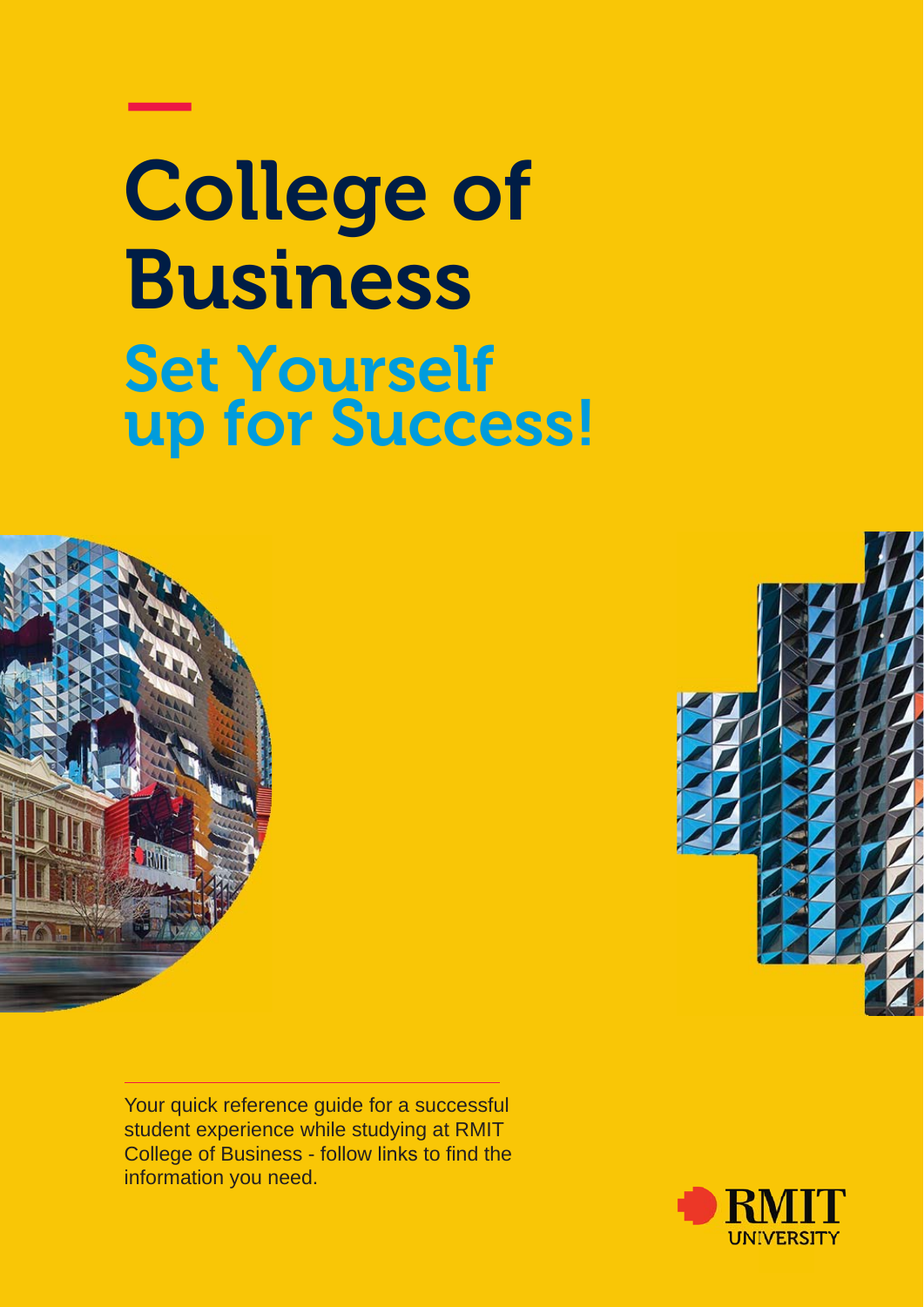## RMIT College of Business



Welcome to the College of Business! Whether for the first time, or a returning student, RMIT is dedicated to ensuring you have the tools to succeed in your studies and your future career.

## The Essentials: Checklist

**Make friends!**  Attend a number of student events such as Welcome Day and Clubs Day.

### **Meet your academic teaching staff**

 $\Box$  Connect with your teaching staff at orientation events and in class.

### **Discover your Campus**

Use a campus map and go on a campus tour.

### **Make sure you are enrolled & access your timetable**

Make sure that you have enrolled, after which you will be able to access your timetable

### **Pay your Fees**

Make sure to note your payment due date, overdue fees and library restrictions can be enacted if you do not pay on time.



### **Organise your Student Card**

Log in to myRMIT and select the myDetails tab.Your student card allows you to use library resources, printing and more.

**Check your RMIT Student Email** 

Make sure you can sign in to your student email. Check it regularly for important updates.

**Get your Travel Concession Card**

You can print out your concession form from myRMIT

### **Access Canvas**

Canvas is your Learning Management System. This is where you'll find your course materials.

**Find your Textbooks** 

Find out which textbooks you need.



**Visit Business Central & RMIT Connect** Business Central can help you with course and program advice, program planning. For student support visit RMIT Connect.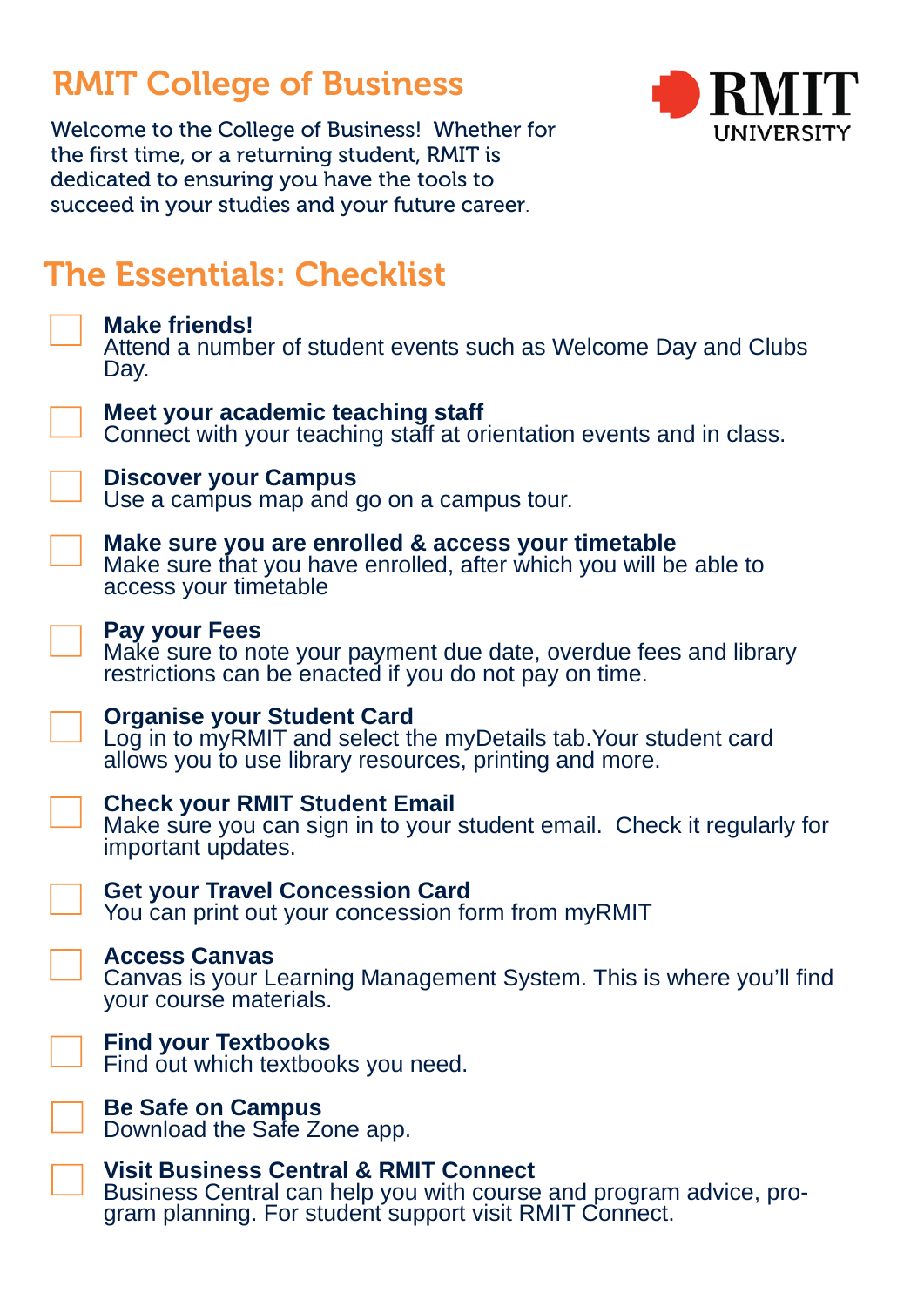## Your Enrolment

Make sure you have enrolled! Follow the below links for specific guidelines on how to complete your enrolment. www.rmit.edu.au/students/new-student-guide/enrol-as-a-new-student

**[Vocational Education](https://www.rmit.edu.au/students/new-student-guide/enrol-as-a-new-student/vocational-education-enrolment-guide)  Enrolment Guide**

**[Higher Education](https://www.rmit.edu.au/students/new-student-guide/enrol-as-a-new-student/higher-education-enrolment-guide)  Enrolment Guide**

**[International Student](https://www.rmit.edu.au/students/new-student-guide/enrol-as-a-new-student/international-students-enrolment-guide)  Enrolment Guide**

## Your Program

Do you understand your program structure? Understanding your program structure will help you determine what course you should be enrolling in. You can find your Enrolment Program Structure online and if you should need advice, please visit Business Connect.

### Your Courses

Find out exactly what you are enroling into. Access your course guides online to find out the content you will be covering, assessments, recommended reading etc.

## **Textbooks**

Your courses will have either Prescribed or Recommended Textbook lists, or a mixture of both. Prescribed Texts are ones you are expected to have access to, whereas recommended reading are recommendations to enhance your study.

The Campus Bookstore is a not-for-profit company that enables you to purchase new or secondhand textbooks, or rent them. RMIT students can **enter this code at checkout, RMITS218, for a 10% discount on their text-books.**

Alternatively, try searching the Library to see if we hold a copy of the book you require.

Students can order online (small delivery charge) or pick up or purchase from the pop-up bookshop which will operate on the city campus for one week only 16-20 July.

## Your Student Card

Your first student card is free. Before you submit your photo for your card, there are just a couple of things you need to know: - You need to wait 24 hours after you've enrolled. - You need to have an Australian mailing address.

Log onto myRMIT to submit your photo and request your card. Once your photo is approved, your card will then be posted within 8-10 business days to your Australian mailing address.

## Your RMIT Email

Your Google username is your student number followed by @student.rmit.edu.au For example: s1234567@student.rmit.edu.au

Your default Google password is the letter 'p' followed by your date of birth backwards with an exclamation mark '!' at the end For example: 28 April 1995 is p19950428!

Find out how to create a personalised email alias and switch between multiple gmail accounts [here: www.rmit.edu.au/students/support-and-facili](www.rmit.edu.au/students/support-and-facili-
ties/it-services-for-students/email)ties/it-services-for-students/email

[Enrolment Program Structures](www.rmit.edu.au/students/student-essentials/pro-
gram-and-course-information/enrolment-program-structures)

[Course Guides](www.rmit.edu.au/students/student-essentials/pro-
gram-and-course-information/course-guides)

 [Your Student Card](https://www.rmit.edu.au/students/student-essentials/enrolment/get-your-student-card)

 [Your RMIT Student Email](https://www.rmit.edu.au/students/support-and-facilities/it-services-for-students/email)

**[Textbooks](www.rmit.edu.au/students/support-and-facilities/c ampus-facilities/books-and-study-supplies)** 

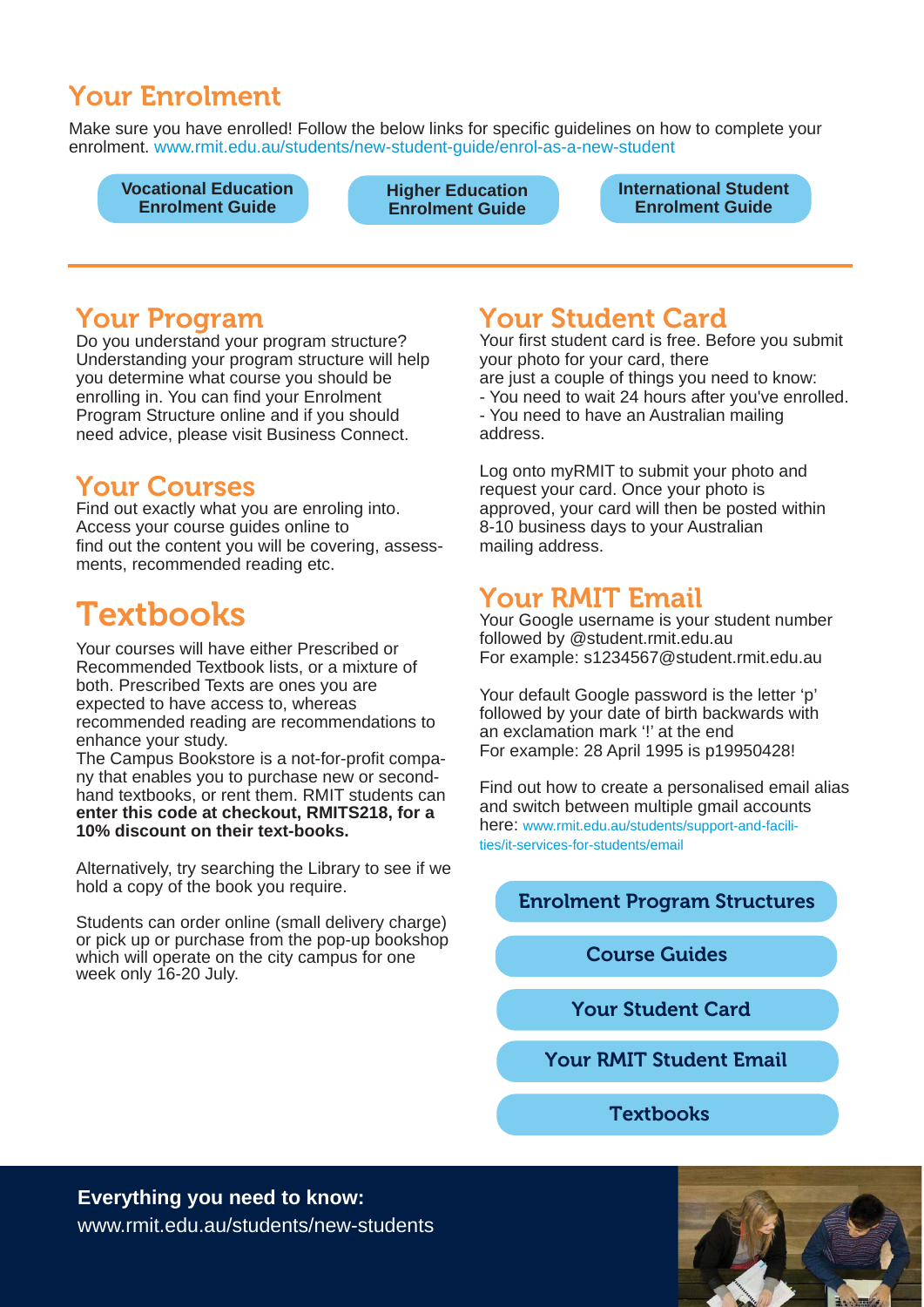## — Important Dates

Learn the dates and deadlines for important activities, such as adding or dropping classes.

To ensure you never miss an important date, you can import RMIT important dates into any application that supports the iCal format, including Google Calendar, which all RMIT students can access. *Follow these steps to add your relevant important dates to Google Calendar:*

1. Log in to Google Calendar

2. Click the Add dropdown link in the left-hand menu, under 'Other calendars'

3. Choose Add by URL

- 4. Copy and paste one of the URLs below into the text field
- 5. Click Add Calendar

### [Access the Calendar URLs here](https://www.rmit.edu.au/students/student-essentials/important-dates/download-to-you-calendar)

| <b>Semester 2 2018</b>                                                      | <b>VE Dates</b>  | <b>Associate Degree</b> | <b>HE Dates</b> |
|-----------------------------------------------------------------------------|------------------|-------------------------|-----------------|
| <b>Teaching Period</b>                                                      | 2 July - 28 Oct  | 2 July - 28 Oct         | 16 - 14 Oct     |
| <b>Last Day to Add Classes</b>                                              | 13 July          | 13 July                 | 27 July         |
| <b>Last Day to Allocate/</b><br><b>Adjust Classes</b>                       | 20 July          | 20 July                 | 3 Aug           |
| <b>Census Date (last day to drop)</b><br>classes without financial penalty) | 31 Aug           | 31 Aug                  | 31 Aug          |
| <b>Mid-Semester Break</b>                                                   | 27 Aug - 2 Sep   | 27 Aug - 2 Sep          | 27 Aug - 2 Sep  |
| Last Day to drop classes<br>without academic penalty                        | 14 Sep           | 14 Sep                  | 14 Sep          |
| <b>SWOT vac week 13</b>                                                     |                  |                         | 5 - 21 Oct      |
| <b>Exams</b>                                                                | 29 Oct - 9 Nov   | 29 Oct - 9 Nov          | 22 Oct - 9 Nov  |
| <b>Graduation Parade &amp;</b><br><b>Ceremony</b>                           | 12 Dec           | 12 Dec                  | 12 Dec          |
| <b>Semester 1 2019</b>                                                      | <b>VE Dates</b>  | <b>Associate Degree</b> | <b>HE Dates</b> |
| <b>Teaching Period</b>                                                      | 11 Feb - 31 May  | 11 Feb - 31 May         | 4 Mar - 2 June  |
| <b>Mid-Semester Break</b>                                                   | 18-25 April      | 18-25 April             | 18 - 25 April   |
| <b>SWOT vac week 13</b>                                                     | ---              | ---                     | $3 - 9$ June    |
| <b>Exams</b>                                                                | $10 - 21$ June   | 10 - 21 June            | 10 - 28 June    |
| <b>Mid-year Break</b>                                                       | 24 June - 5 July | 24 June - 5 July        | $1 - 21$ July   |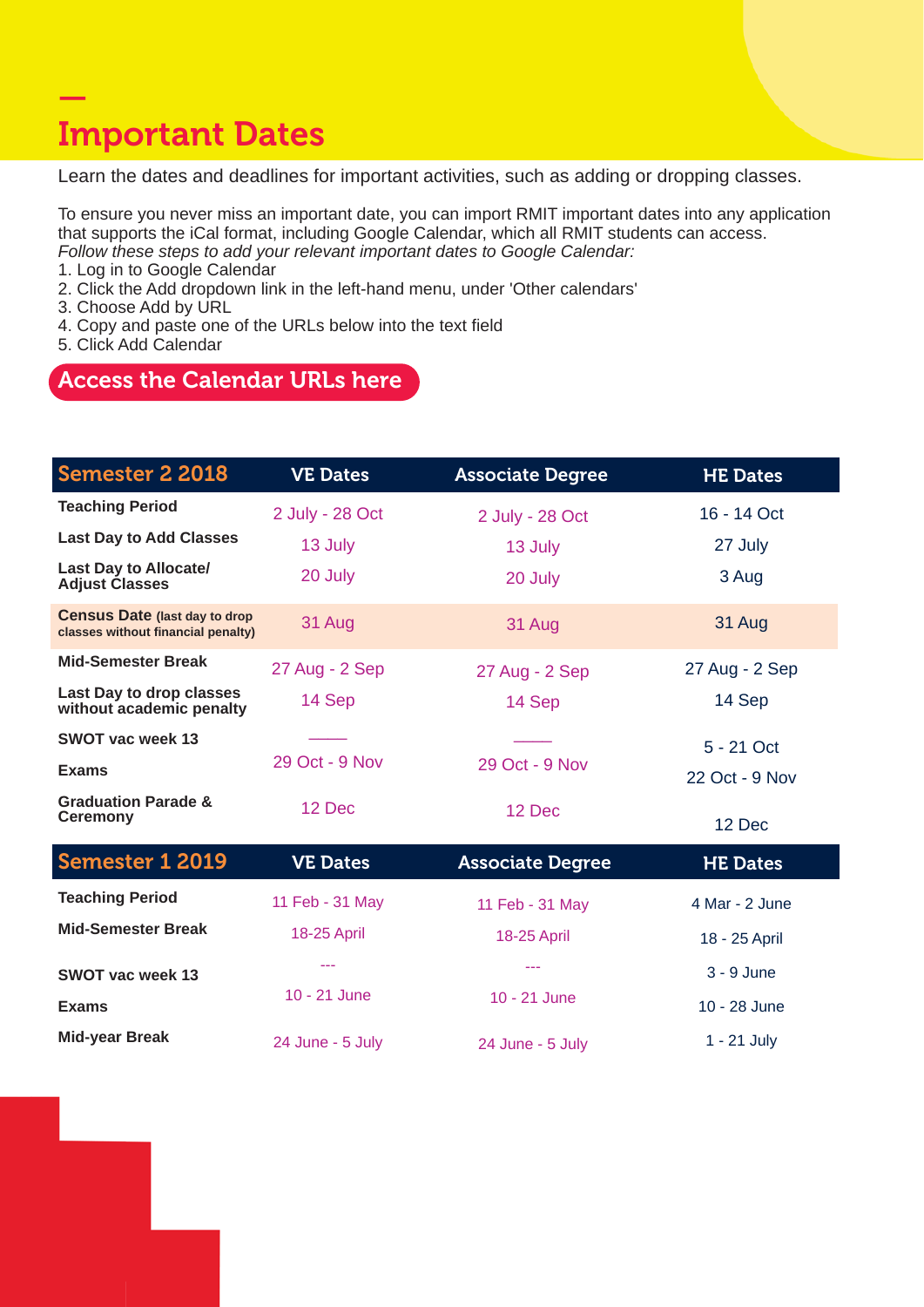## From High School to Uni - What's Different?

Starting a new course and career path after year12 can be daunting, especially when you add in some massive differences to high school that can be difficult to get your head around.

#### **Independence**

You are entering an environment of self-direction and self-discipline. No teachers chasing you for assignments or to turn up to class. But with great power comes great responsibility, make sure to utilise the support avaialble to you to navigate this nw change and new freedom. Working on your Time Management skills will make all the difference.

#### **Hundreds of new faces**

Chances are you won't be going to the same institution as most people from your year level. You will be meeting hundreds of new people from completely different backgrounds, who don't know anyone either. And this is great, because your Uni or Tafe friends might be some of the best you make, or even your future colleagues and business partners!

#### **Contact hours**

Whilst the time you spend in class may vary from course to course, the average student spends around 12 – 20 hours a week at uni or Tafe: this could mean you're there for 2 or 3 days of the week! Even though you may have to juggle a new part-time job and social commitments, it will feel like a blessing having so much flexibility.

[More advice on what to expect from Uni](www.topuniversities.com/student-info/health-and-support/starting-university-what-expect) **[How to Survive Uni](https://www.savethestudent.org/extra-guides/freshers/13-skills-to-help-you-survive-university.html)** How to Survive Uni

#### **Adult-ing**

Being over 18 is great. You can vote, work, drive, go out to bars and clubs, move out, or travel while still being a full-time student. This also means you'll probably have a lot more responsibilities with managing costs, and may find yourself having to learn the difficult art of budgeting your life. PSA: RMIT does offers free financial advice to students if you find yourself living off Mi Goreng or the Maccas Loose Change Menu in your first year.

#### **Travel**

Calling all aspiring globe trotters and wanderers! RMIT offers dozens of different exchanges, internships and study tour programs all across Asia, Europe, Africa and Oceania and North and South America. FYI these study tours and exchanges all count towards your study, and there's a lot of loans and scholarships available.

## Returning to Study - What can I expect?

If it's your first time at uni, or your first time back in a long time, you may have some questions about what it's going to be like.

You won't be the only one: it may surprise you to know that 30% of RMIT students are aged over 25, with many having taken extended breaks to pursue careers, raise families or go travelling before enrolling to continue their studies.

The gap between high school and university could be a few months or a few years, but no matter how long you've been away from study, it's never too late to get back into it.

### **Top Tips for managing your return:**

- Get the Support of those around you
- Plan your time
- Get out of the house
- Be realistic about your expectations
- learn a way that suits your lifestyle
- Don't sacrifice too much for your study
- Keep your end goal in mind

[More advice on returning to study](rmit.edu.au/content/dam/rmit/documents/Campaigns/returning-to-learning-v2.pdf)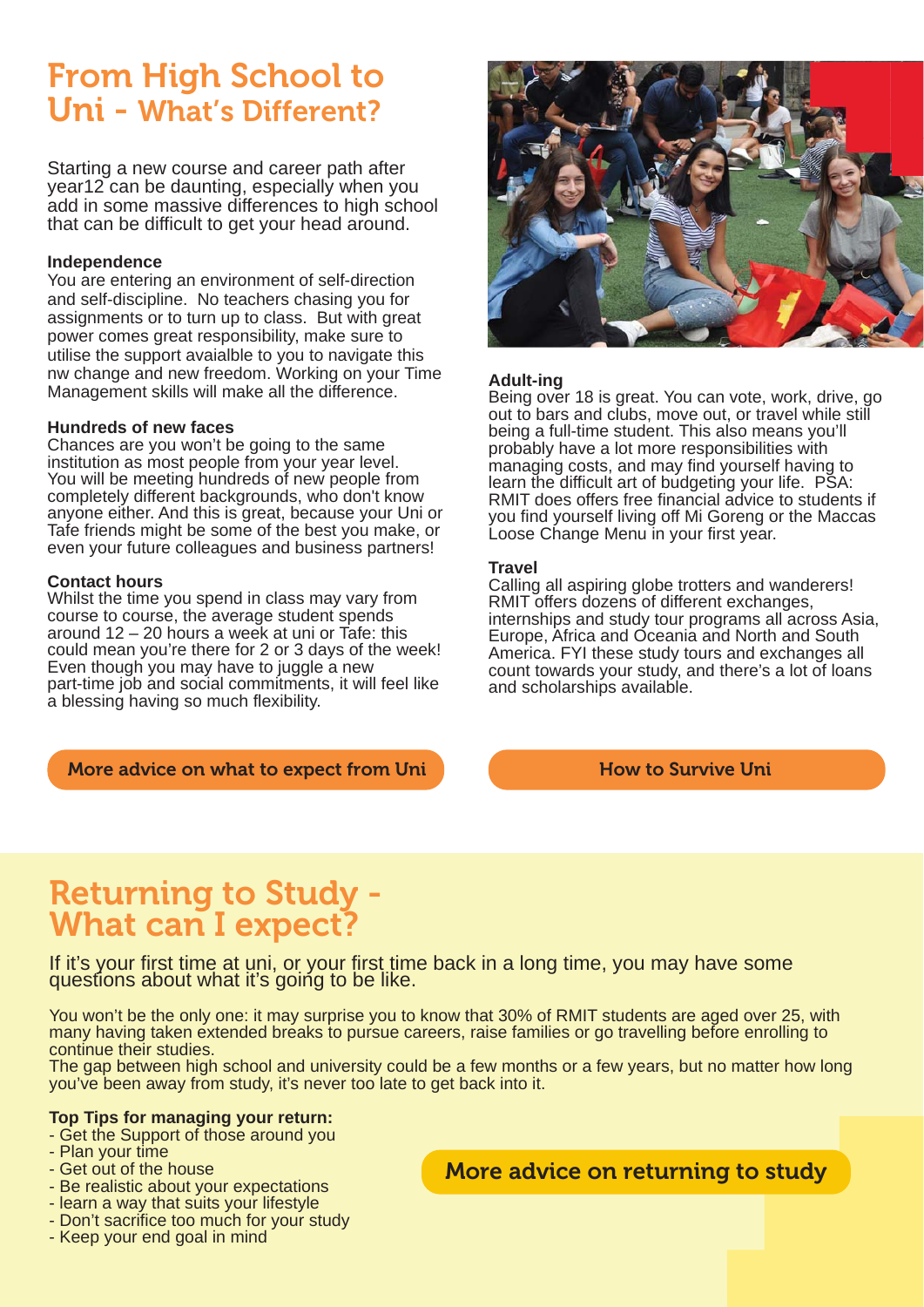# Where do I Find Help?

### [Business Connect](https://rmit.service-now.com/connect/?id=rmit_index)

(previously known as Business Central) Building 80, Level 7

College of Business academic administration information and services:

- course & program advice
- program planning
- timetable advice
- business student support
- form submission

03 9925 5380 Mon - Thu, 9am to 5pm Fri 10am to 5pm Join the queue: Text BC80 to 0477 444 555. You will receive an SMS when it's your turn.

#### RMIT Connect Building 10, Level 4

#### Student administration information & support:

- student cards
- password reset requests
- enrolment & Enrolment Online
- fees and all financial queries
- purchase of academic **statements**
- counselling, disability support, student wellbeing
- financial, welfare assistsance

03 9925 5000 Mon - Thu, 9am to 5pm<br>Fri 10am to 5pm<br>Join the queue: Text CITY to 0417 764 183. You will receive an SMS when it's your turn.

#### Submit a query to Connect

### Online Learning Lab

#### **Getting Started**

Explore strategies to help you transition to tertiary study in Australia.

- New to University?
- Managing my time
- Studying efficiently
- Starting my first assignment

### Study KnowHow **Workshops**

#### **Introduction to uni study**

Develop active, independent learning strategies to make a smooth transition to university studies. Be prepared for lectures, tutorials and writing assignments.

#### **Postgraduate Study**

Study and writing requirements of postgraduate study.

- Coursework writing
- Literature review
- Critical reading

#### **Study Skills**

Key study strategies needed for successful tertiary learning.

- Mind mapping
- Note-taking
- Exam preparation
- Critical thinking

**Time management: making the most of your study time** Get organised with your workload and be ahead of the game.

**Critical thinking: what it is and why it counts** Develop the higher thinking

skills needed to achieve deeper learning.

### Student Ambassador Social Booth Foyer, Building 80

Stop by the Ambassador Social Booth to play games, ask questions and meet your peers.



#### **Improve Your English**

[Develop your English language](https://www.rmit.edu.au/students/study-support/english-language-development)  skills while you study.

- Tips from students
- Academic word list tool
- Useful websites
- English practice activities

### [Online Learning](https://www.rmit.edu.au/students/study-support/learning-lab)  Lab

#### **Computer basics**

An introduction to RMIT online resources, including myRMIT, myDesktop, the Learning Lab and the Library website, plus hands-on practice with Microsoft Word, Excel and PowerPoint.

### [Study KnowHow](https://www.rmit.edu.au/students/study-support/study-and-learning-centre)  **Workshops**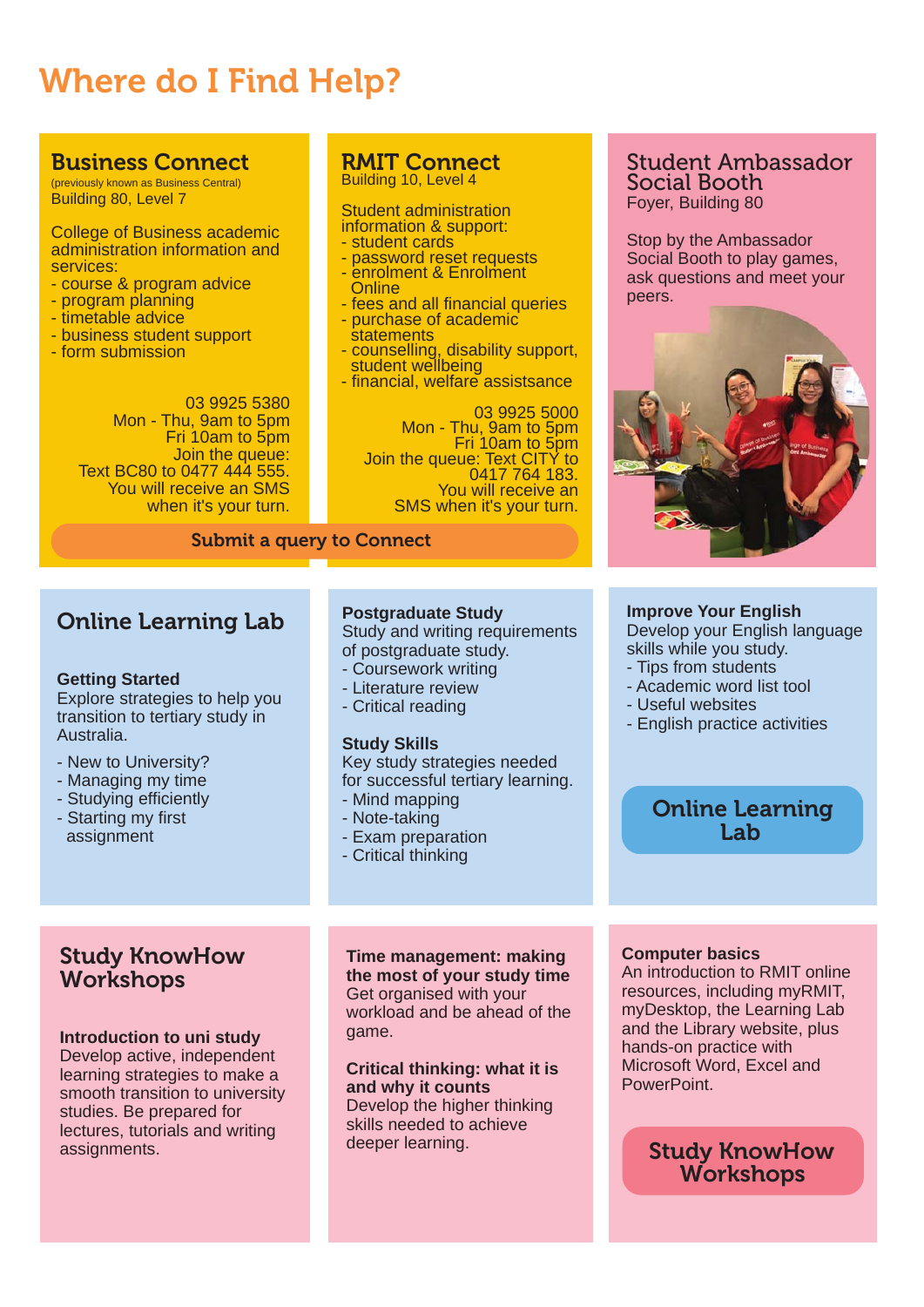

## Settling into Uni Life: Get Involved!

### Social Media

[Connect to RMIT's social networks, share your](https://www.rmit.edu.au/students/life-and-work-opportunities/social-media-for-students)  experiences and stay up to date with what's happening on campus. facebook.com/RMITuniversity facebook.com/RMITstudents facebook.com/vibe.rmit youtube.com/user/rmitmedia instagram.com/rmituniversity twitter.com/RMIT linkedin.com/school/rmit-university www.weibo.com/rmituni

### Trips & Tours

Looking for adventure? Or whatever comes your way… like three-course dinners for \$15? We [organise cheap trips and tours, so you can see, eat](https://www.rmit.edu.au/students/life-and-work-opportunities/trips-and-tours)  and experience more for less.

### Clubs & Societies

Whether it's adventure, new friends or confidence you seek, start here. Browse our clubs by type, follow the prompts, and explore the fun possibilities that await.

[Express your creative side, be spiritual, air your](https://www.rmit.edu.au/students/life-and-work-opportunities/clubs-and-societies)  opinions with like-minded people or play sport on the regular. Some clubs even give you the chance to travel.

### RMIT Sports

[Join the RMIT Redbacks community - your](https://www.rmit.edu.au/students/life-and-work-opportunities/sport-and-fitness)  home for Sport and Fitness at RMIT.

- Sports Clubs
- Social Sports & Fitness
- Sports Centre

### Student Events

[Have fun, make friends and make the most out](https://www.rmit.edu.au/students/news-and-events/events)  of RMIT. Find out what's on around campus.

### Be Curious!

Pay attention to your emails, myRMIT announcements, digital screens and your fellow students- find out what's happening on campus.

### Join Your Student Business Association

The BSA (Business Student Association) is your main student association, howver each school has a discipline specific group, delivering you key interactions with industry and peer networking opportunities.

- Business Student Association (BSA)
- Accounting Students Association (RMIT ASA)
- Business Information Systems Student Association (BISSA)
- Economics, Marketing & Finance Student Association (EFMSA)
- Management & International Business Student Association (MIBSA)
- Human Resources (HRA)
- Supply Chain & Logistics Student Association (SCSA)

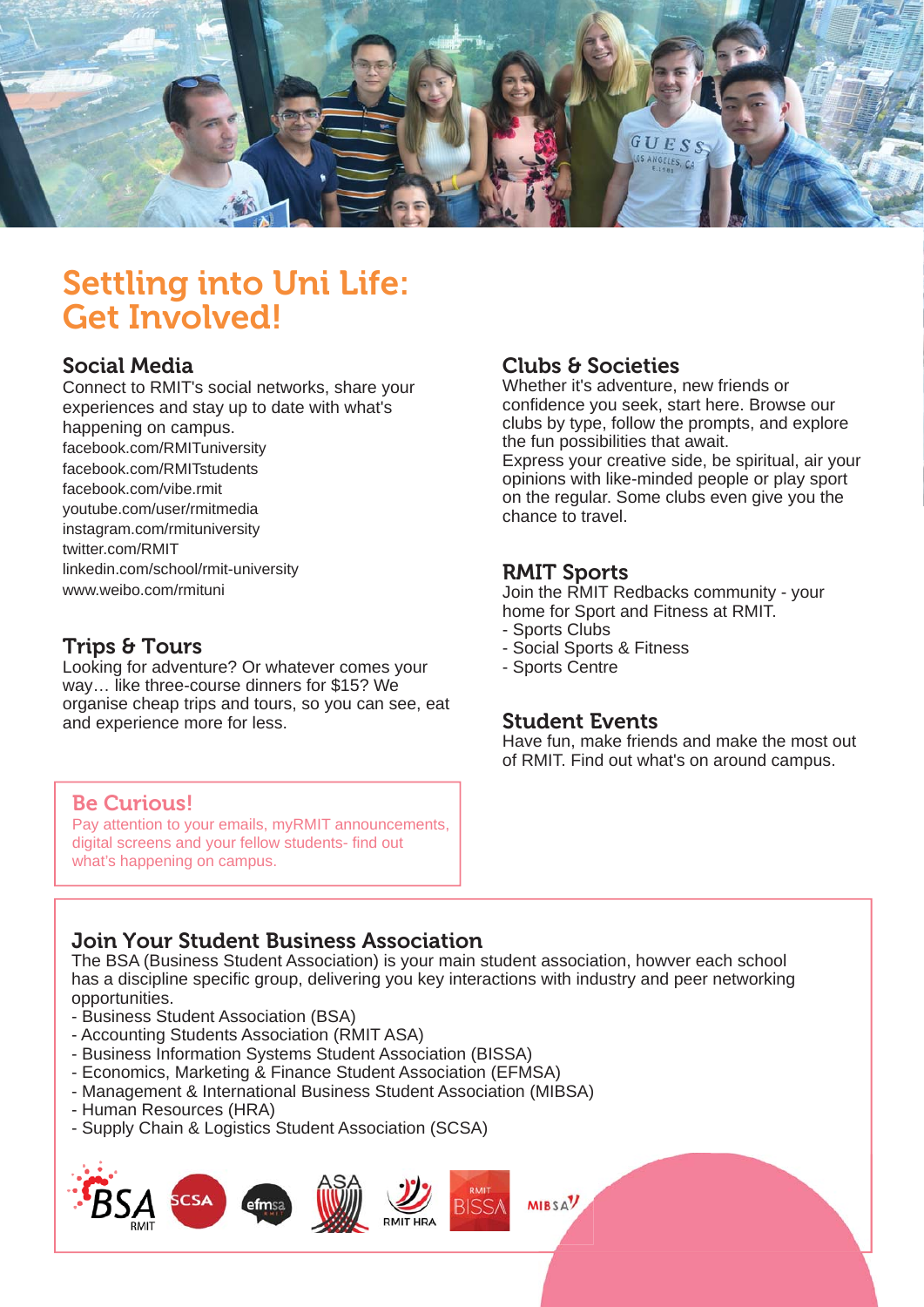## Work Integrated Learning (WIL) & Internships

### **Applied / Cooperative Education Program Placements**

The Cooperative Education Program (Co-op) is the compulsory 8-12 month placement, part of a four-year Bachelor of Business Professional or Applied degree.

You can start your placement in your third year after you have completed a certain number of courses. The Business WIL team supports students in finding a placement and it's never too early to get ready. Visit <rmitbuswil.com.au>for more information and how to get started!.

#### **Short term internships**

All students should gain relevant industry experience as they study at RMIT. Use one of your electives or business minors to find yourself a short-term placement (paid or unpaid) and enrol in the Business Internship Elective Course. This is available to both undergraduate and postgraduate students.

You can work 120 or 240 hours, gain relevant experience and knock off an elective at the same time. Awesome, we know!

Approach local businesses around your area or check out Careerhub (search for "BUSM").

### <rmitbuswil.com.au>

## Volunteering



Volunteering at RMIT is a great way to meet new people, develop your skills and get more out of your university experience.

RMIT provides recognition for those students who participate in a LEAD accredited volunteering program while studying. By participating in a LEAD accredited volunteering program you receive specialised training, a LEAD Certificate signed by the Vice-Chancellor and recognition of your contribution on your academic transcript if you complete the training and volunteer hours required.

There are three avenues for volunteering at RMIT:

- Academic Mentoring
- Student Engagement
- Student Representation on RMIT Committees



### Volunteer opportunities in the College of Business:

[College of Business Student Ambassador Program](https://www.rmit.edu.au/students/life-and-work-opportunities/volunteering/student-ambassadors) 

[Student-Staff Consultative Committees](https://www.rmit.edu.au/students/life-and-work-opportunities/student-representation/student-staff-consultative-committees-ssccs)

[Student Learning Advisor Mentors \(SLAMs\)](https://www.rmit.edu.au/students/study-support/study-mentoring-programs/stent-learning-academic-mentors--slams-)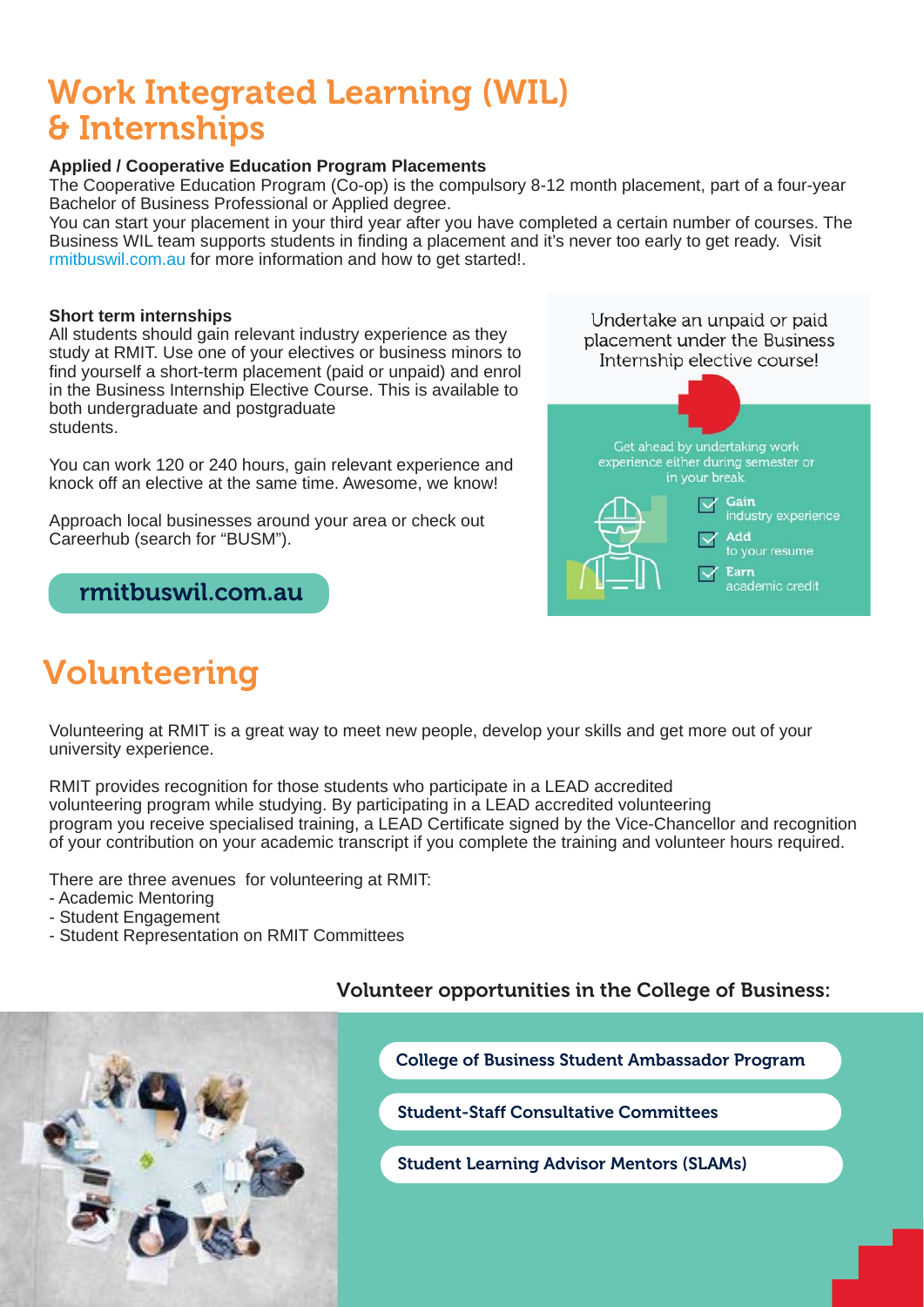## Your Career

### Careers Services

For Jobs and Careers advice drop into the Job Shop or check out the latest jobs and events on CareerHub. Find more online careers advice and services

### Jobs on Campus

Jobs on Campus gives you the opportunity to gain paid employment on campus, the program advertises over 500 employment opportunities for RMIT students each year. Campus team will provide you with the tools to create a tailored application. The roles are available on RMIT CareerHub and vary from entry level positions to high level industry specific roles. Securing a role at RMIT will assist you to build skills and gain exposure to industry specific employment and contacts.

### Future Edge Program

Future Edge is a university wide job ready program that provides you with the tools to develop your skills and confidence as you approach your future career. It recognises your previous experience and develops it further by offering a wide range of job ready activities and workshops. Sign up now and take control of your career journey:

 [Careers Information](rmit.edu.au/students/life-and-work-opportunitie s)

### [Future Edge Program](rmit.edu.au/students/life-and-work-opportunitie s/jobs-and-career-advice/future-edge)

### RMIT Job Shop

The Job Shop is your one-stop-shop for everything careers related including careers workshops, resume reviews, job searching advice, jobs on campus and more. Drop in to the job shop at building 10 level 4 room 70 at the RMIT city campus.

### Career Fairs and Industry Events

There are multiple careers fairs and industry events throughout the year which can help you network, find internships, volunteer opportunities, cooperative positions, vacation programs and graduate roles. Events include The Big Meet, Internship Fairs, entrepreneurship week, International students week, TechTalk and more. Register for events via CareerHub.

### RMIT Mentoring

RMIT Mentoring provides students with a platform to connect with industry professionals, including RMIT Alumni, for one-on-one career guidance and support. For the full suite of mentoring offerings, visit <mentoring.rmit.edu.au>

### Future Ready Events

Future ready events are a wide range of careers activities that help you on the path to careers success after graduation. Events can include industry resume review checks, careers workshops, global study and work experience advice, industry presentations, mock interviews, job searching strategies and entrepreneurship advice.

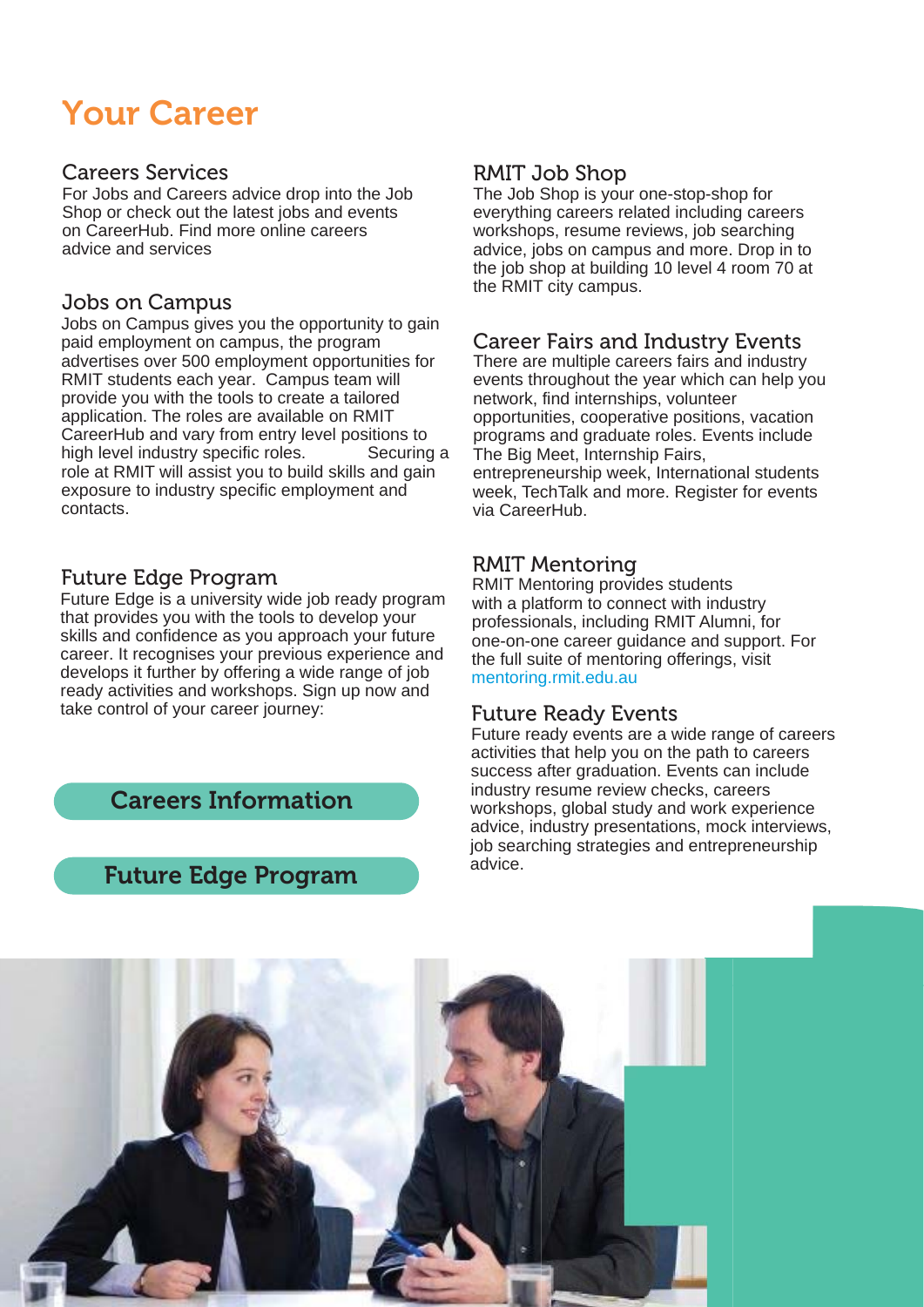## Global Experiences

RMIT has global work, exchange and study experiences to suit every student at every stage of study and life. The Global Experience Office (GEO) can help you find out what funding is available, where to go and how to get credited for your overseas studies.

### Global Leadership (VE, UG & PG)

Develop your leadership style and enhance your cultural intelligence skills with a range of programs in Melbourne. **These programs are free and open to all RMIT students.**

### - Melbourne City Challenge

- Online module: Get CQ Ready
- Leadership Forum
- Online Module: Commonwealth100
- Global Leader Experience

### [Global Leadership Programs](https://www.rmit.edu.au/students/life-and-work-opportunities/global-study-and-work/global-programs/global-leadership)

### Long Term Experiences (Semester based, UG/PG only)

### **Exchange** Global Partners

Spend 1-2 semesters studying at one of RMIT's 200+ global exhange partners to get credit towards your degree.

#### Exchange RMIT Vietnam Spend 1-2 semesters

studying your RMIT courses at RMIT Vietnam, with campuses in Hanoi and Ho Chi Minh City.

### Exchange **Singapore**

Spend 1-2 semesters studying your RMIT courses at Singapore Institute of Management (SIM)

### [Short Term Experiences](https://www.rmit.edu.au/students/life-and-work-opportunities/global-study-and-work/global-programs) (UG, PG only)

### Study Tours

RMIT courses delivered in flexible terms which include a 2 week faculty-led group travel component. 12 or 24 credit point general electives.

#### Winter/Summer Global WIL **Schools**

2-4 week programs held at exchange partners, counting towards a 12 cedit point elective.

Immersive global work experiences, run by third party providers. Complete the 12 credit point Business Internship elective.



### Tips!

1. Start thinking about what global options you may want to take during your program, from the day you start.

2. Map out what will fit into your program

3. Start putting some money aside to help fund your adventures!

4. Attend a Global Experience Information session to find out more.

Find out more:



[Search Exchange](https://www.rmit.edu.au/students/life-and-work-opportunities/global-study-and-work/exchange-partners) Partners

Financial [Assistance](https://www.rmit.edu.au/students/life-and-work-opportunities/global-study-and-work/costs-and-scholarships)

 [Application](https://www.rmit.edu.au/students/life-and-work-opportunities/global-study-and-work/how-to-apply)  Process

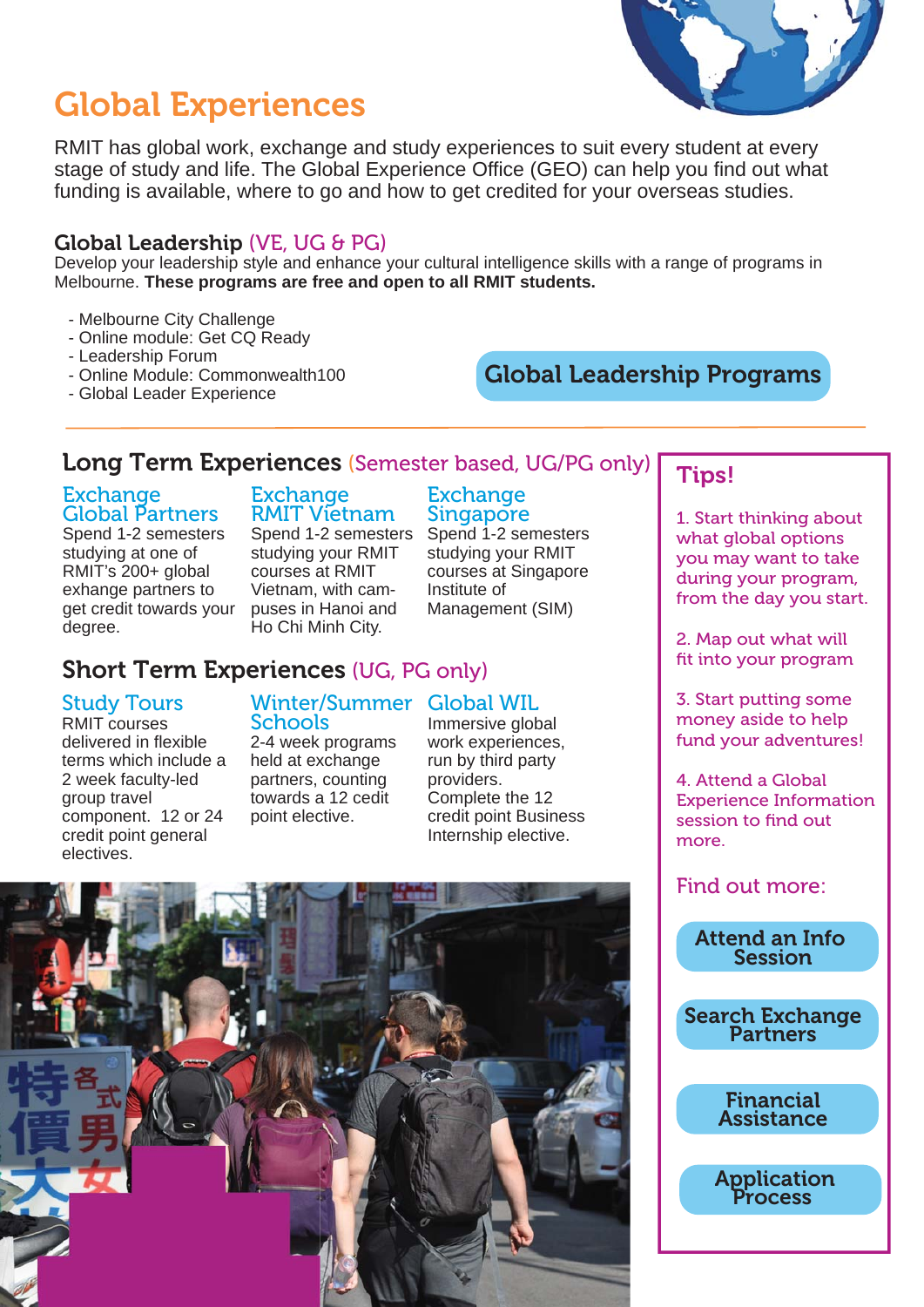## Where to Seek Help: Your Union



### **RUSU = RMIT University Student Union**

RUSU has many student run departments including: Activities & Events, Student Rights, Clubs & Societies, Welfare and Education, Post-Graduate, Queer, Women, Sustainability, Indigenous, RMITV & Catalyst Magazine

### **Compass Drop-In Centre**

Compass is an information and referrals service for students experiencing life difficulties. Compass can help students with...

- homelessness or risk of homelessness
- Centrelink, employment and financial issues
- rental or landlord issues
- mental health
- domestic, family relationship violence
- religious and ethnic intolerance
- alcohol and other substance use
- access to the Compass Cupboard food bank

### **Student Rights**

If you think your student rights are being breached or if you would like to seek support, contact RUSU's free, confidential Student's Rights service.

- Are accused of plagiarism
- Have been recommended for Exclusion
- Are being discriminated against at RMIT
- Have a complaint which is being ignored
- or dismissed as 'not important'
- Have been denied Special Consideration
- Have an enrolment or fees issue
- Have been identified as 'At Risk'

### **Clubs & Societies**

RUSU meets the diverse needs of students by supporting over 100 different clubs and societies.

Categories include: Spiritual,

[Cultural, Academic, Social/Special Interest, Political.](rusu.rmit.edu.au)  Each club is run by and for

RMIT students and are open for membership to all RMIT students.

rusu.rmit.edu.au/clubs/search

**Queer Lounge** | FB: RUSUQ rusu.queer@rmit.edu.au

**Women's Room** | FB: RUSUWomens sadaf.hadi@rmit.edu.au

**Postgrad department** | FB:RUSUPostgrad mayura.ashok@rmit.edu.au

#### **Vocational Ed Department**  hafiuzllah.jan@rmit.edu.au

**International Department** anwei.wang@rmit.edu.au

### Free Weekly events

### **Chill N Grill**

Thu 12pm - 2:30pm [Alumni Courtyard. RUSU Members bar, featuring](rusu.rmit.edu.au)  bands or a DJ every week to keep the tunes coming.

### **VE Chill N Grill**

Mon (Alternating) from 12pm Building 57 Courtyard, Orr Street

### **Healthy Breakfast**

Wed from 9.30am Building 80, Level 2

### **Yoga**

Tue 4.00pm – 5.00pm RUSU Activity Space, Building 10, Level 3, Room 59

**English Language Workshops**

rusu.englishworkshops@rmit.edu.au

### **Join RUSU**

Becoming a member is easy, and it's only \$10 to join annually! Member perks include:

- Discounted entry to RUSU events
- Free members bar at select weekly events
- Discounts at Realfoods Cafes
- Access to exclusive member updates & giveaways

**RUSU Front Counters:**

City: Building12 Level 4

web: rusu.rmit.edu.au FB: RUSUpage IG: rmit\_rusu SC: rusu\_snaps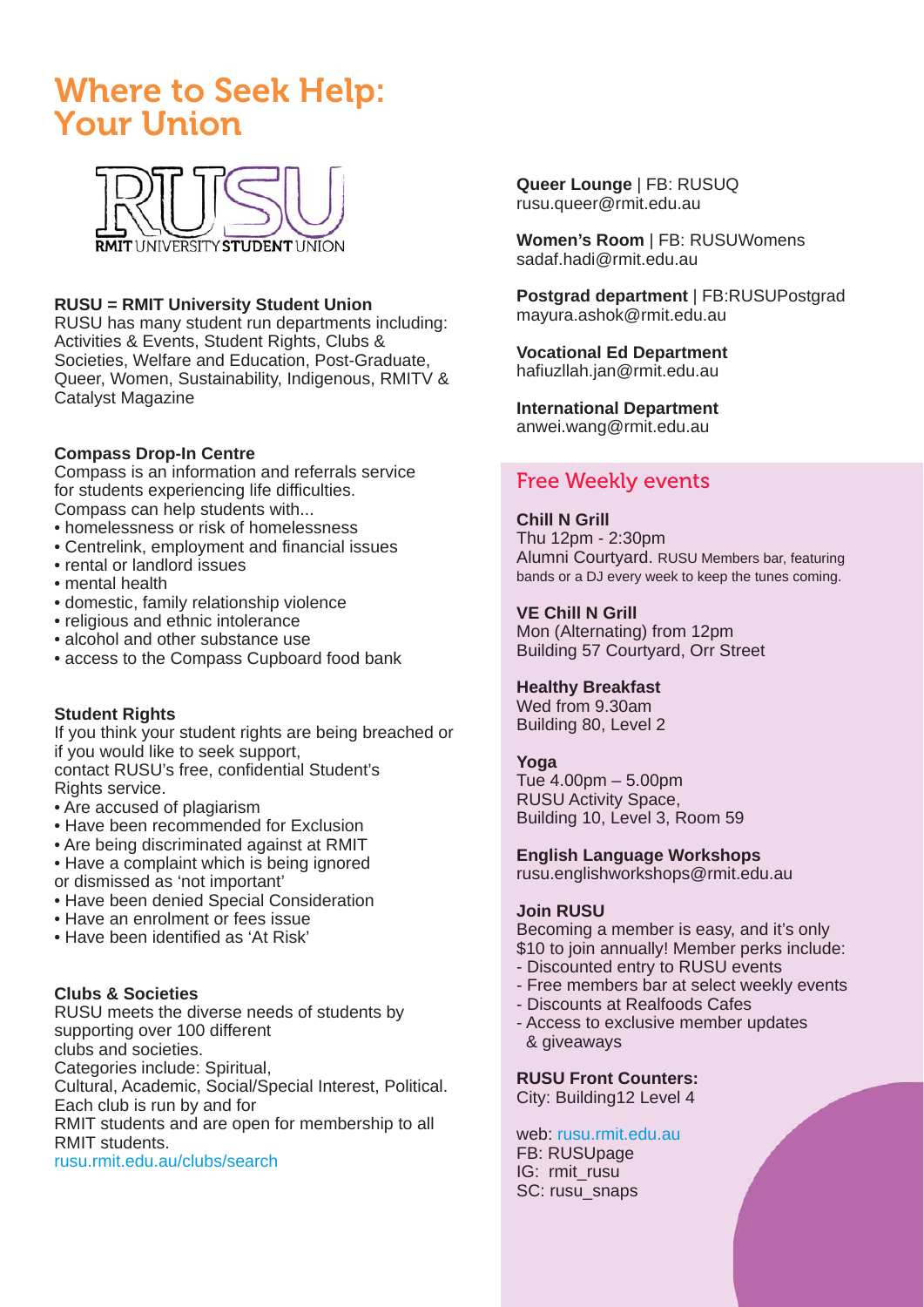# Academic Integrity

Academic integrity is about honest presentation of your academic work. It means acknowledging the work of others while developing your own insights, knowledge and ideas.

#### *Why is academic integrity important?*

Academic work in a university depends on the practice of academic integrity as a core value. It is an important part of academic life for both staff and students, and essential to academic thought and practice. All work produced must acknowledge the sources of ideas presented and cite the original written work which informed it.

### **Reference Correctly**

Using the correct citation and knowing how to reference your work is one of the most important things you can do to uphold your academic integrity.

**Referencing Styles:** The RMIT Library provides an easy to use guide to different citation styles. Use this site to make sure that you are clearly acknowledging your information sources.

**EndNote:** EndNote can help you organise your footnotes, citations and bibliographies. Click here for more information.

### [Academic Integrity](https://www.rmit.edu.au/students/student-essentials/rights-and-responsibilities/academic-integrity)

#### **TurnItIn**

Use TurnItIn when submitting assignemnts to ensure the originality of your work. Turnitin promotes academic integrity by checking that your assignments are your own work and that you have acknowledged the work and ideas used from other sources

## Student Responsibilities

### **[Conduct](https://www.rmit.edu.au/students/student-essentials/rights-and-responsibilities/student-responsibilities/conduct)**

Find out about:

- types of misconduct at RMIT
- student conduct policy and regulations
- lodging an appeal
- student conduct hearings
- where to get help and advice.

### [Statement](https://www.rmit.edu.au/students/student-essentials/rights-and-responsibilities/student-responsibilities/statement)

The statement describes your responsibilites as a student with regards to:

- enrolment
- communication from and with RMIT
- fees and payments
- your student record
- the student declaration.

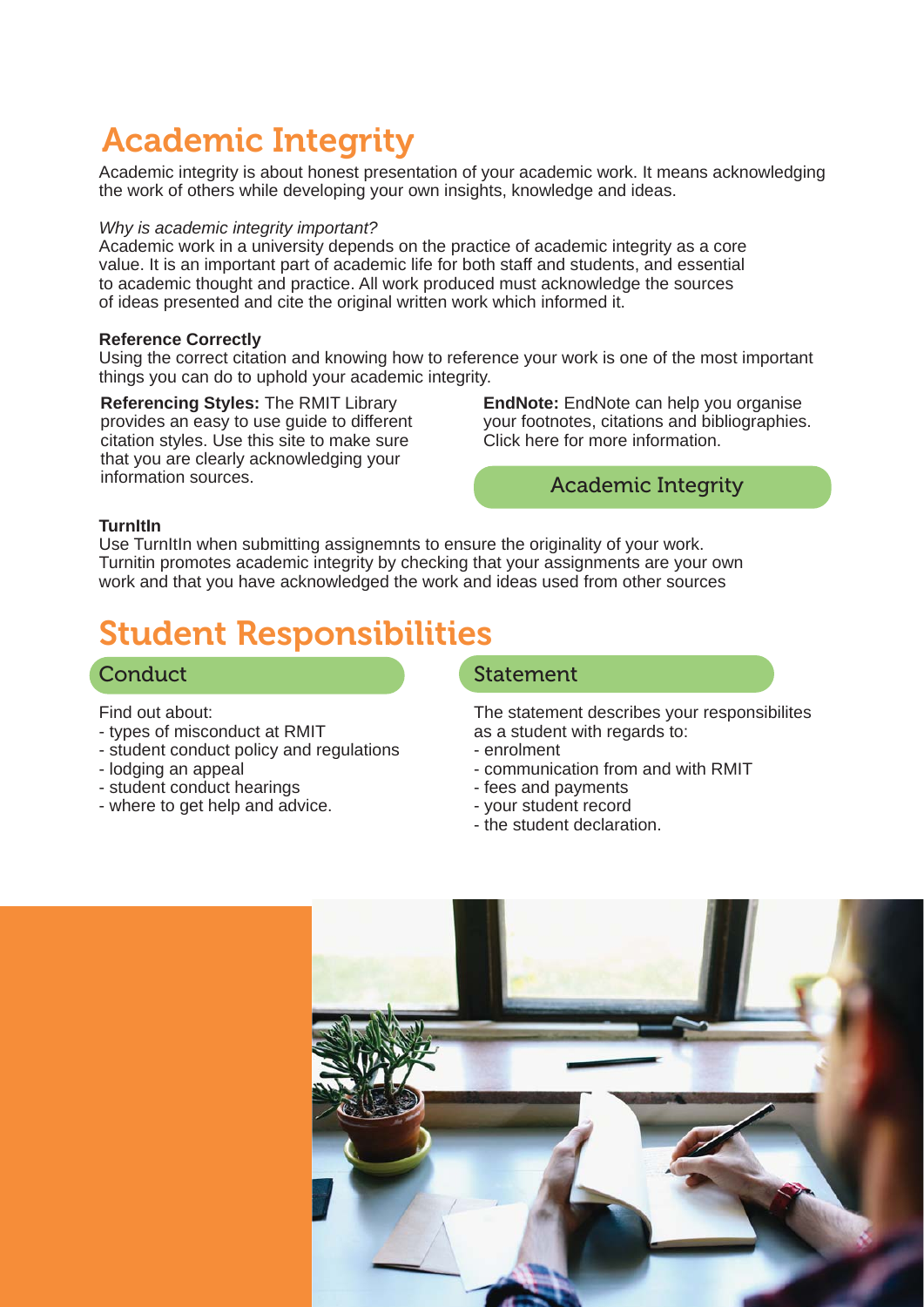## IT Resources

### ITS Helpdesk

### Building 80, Level 3

If you encounter any technical problems with your device, log in etc, stop by the ITS helpdesk for face to face assistance.

### **Computer Access**

All students can take advantage of our student computer labs. Alternatively, using myDesktop, you're able to access learning and teaching software, printers and the internet. Think of it as bringing the lab to your mobile device.

### **Printing**

- 1. Send your document to be printed (use myDesktop if you are printing from your own device)
- 2. Go to a Ricoh multi-function device
- 3. Register your card. Already registered? Go to step 4.
- 4. Swipe your student card on the printer and print.

When you print, you have 12 hours to collect it from a printer. Print jobs are [automatically deleted from the print queue](https://www.rmit.edu.au/students/support-and-facilities/it-services-for-students/printing)  after this time.

### **myDesktop**

myDesktop allows you to log in from anywhere, on any device, and access a [growing range of free software and apps](https://www.rmit.edu.au/students/support-and-facilities/it-services-for-students/mydesktop)  that are relevant to your studies. mydesktop.rmit.edu.au

### **Google Apps**

[Store your work in the cloud and collaborate](https://www.rmit.edu.au/students/support-and-facilities/it-services-for-students/google-apps) with peers. RMIT's Google Apps for Education provides a suite of communication and collaboration tools that can be used in your studies. You can store as many Google files, emails and Google+ photos as you need, up to five terabyte in size.

mit.edu.au/students/support-and-facilities/itservices-for-students/google-apps

### **Canvas**

Use Canvas to access your course content and announcements, submit assignments, and receive your grades and feedback. There are many user guides and support videos to help you navigate this new space. [rmit.edu.au/students/support-and-facilities/it](https://www.rmit.edu.au/students/support-and-facilities/it-services-for-students/canvas) -services-for-students/canvas

### Top 4 IT steps for New **Students**

1. Change your temporary Password to something unique and secure

2. Make sure your device is set up to access the free campus wifi. Connect to RMIT–University using your RMIT log in details.

3. Access your RMIT myDesktop and free software from wherever you are.

4. Activate your student card on a copier machine to print from any device and collect on campus. You can also top up your print credit at the Library.

### Learning Lab

RMIT's Learning Lab is packed with study tips, [videos and tutorials that can](https://www.rmit.edu.au/students/study-support/learning-lab)  help you improve your general academic study, writing and maths skills.

### Lynda.com

Lynda.com is packed with video tutorials to help you learn software, creative [technologies, and business](http://www1.rmit.edu.au/library/lynda)  skills to achieve personal and professional goals.

### myCommunity

A place for students and staff of RMIT to ask [questions, provide answers,](https://community.its.rmit.edu.au/)  share ideas, and more than anything: connect with the RMIT community.